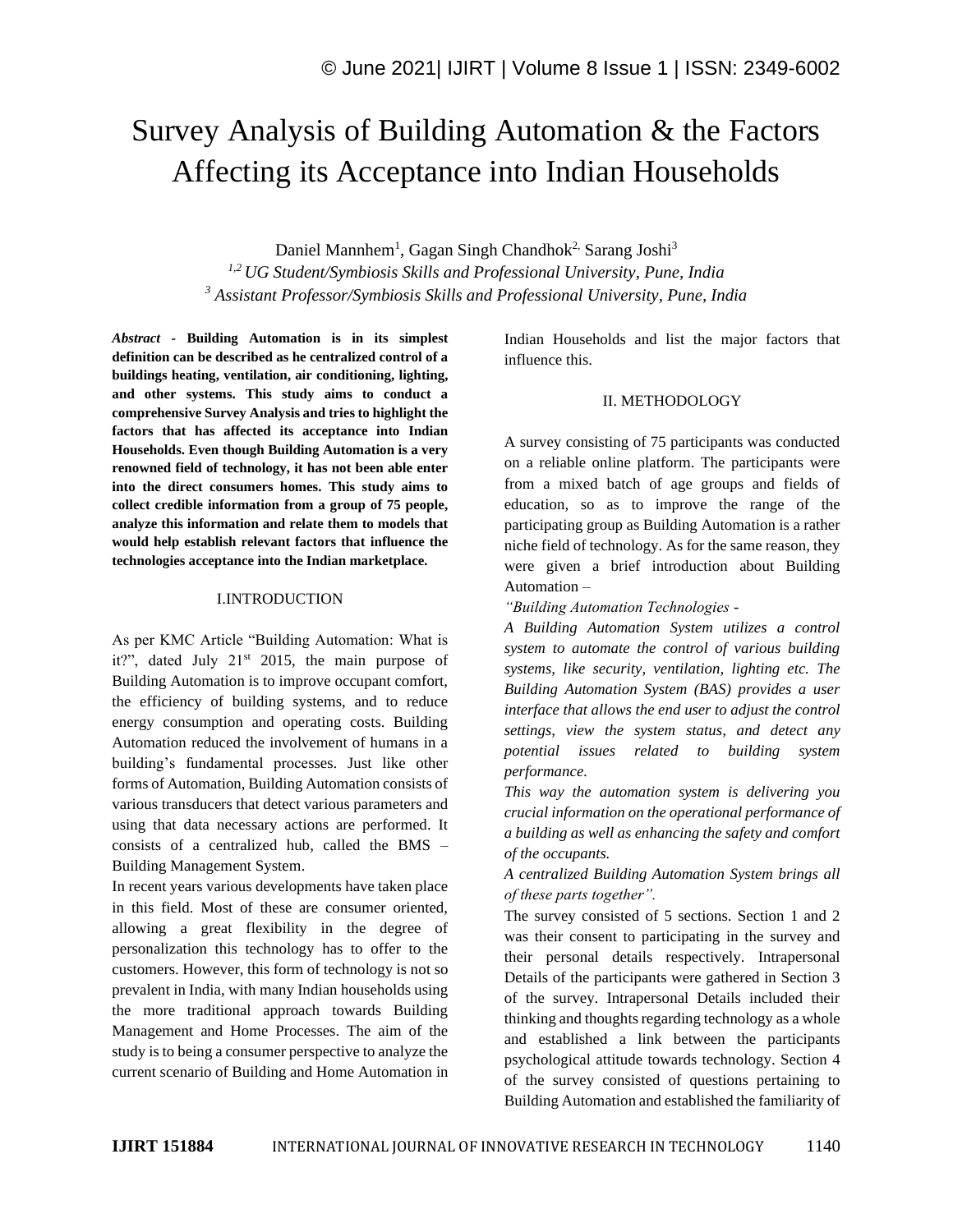such technologies with the participants of the survey. This enabled the collaborators to understand the general public view of the Building Automation as a whole and the reasons why the participants have adapted to these technologies or not, and if not, what could be the possible reasons in not doing so. Section 5 also established a direct correlation between the participants and their likeliness of investing in Building Automation Technologies based of their knowledge and general understanding of this field.

The data provided by the s participants was processed, analyzed and scrutinized. On the basis of the data provided by the participants, meaningful conclusions were drawn.

### III. PURPOSE

The purpose of this study is to examine various factors that play a crucial role in inculcating Building and Home Automation Technologies into Indian Households, such as (but not restricted to) cost, availability of technology, expertise of operating and installation, user friendliness and other such factors. The purpose of this study is to also examine the current scenario of Building Automation Technologies in the Indian Marketplace.

### IV. RESULTS

This study has enabled the authors to understand that Building Automation Technologies, though very widely present is still a very niche form of technology to the direct consumer. It is a very prevalent form of technology which most of the people have come across at least once in their lives. Yet however these systems have not been very successful in penetrating into the homes of the direct customer. The direct customer is forced to take into considering a variety of factors which would affect their judgement about Building Automation Technologies, in turn affecting their will to procure and use such technologies. The major factors that affect the direct customer are - a. the logistics involved in such technologies, b. their familiarity with such technologies, c. monetary expenses involved in investing in these technologies, along with psychometric factors like - a. the customers perceived usefulness, b. perceived ease of use and c. their general attitude towards such a technology.

### V. SURVEY ANALYSIS

#### *A. Participants Background*

There was a total of 75 participants for the study who gave their inputs regarding Building Automation. This study also took into consideration various attributes of the survey participants like – Age, Educational Qualification, Educational Domain, Environmental Setting etc. This enables the authors of this study to understand the participants better to draw more comprehensive results and establish links between certain parameters that would subconsciously affect their outlook on Building and Home Automation.

1. Age  $-$ 

The Average age of the total participants was found out to be 23 years. This signifies that a majority of the participants were young adults. According to the authors of "Factors Predicting the Use of Technology: Findings from the Center for Research and Education on Aging and Technology Enhancement (CREATE)", age not only has a direct link with the reliance of a particular technology but also corresponds to how fast or slow one particular age group is in learning or adapting to such a technology.

2. Educational Qualification –

The Educational Qualification was divided among six main categories- Doctorate or Higher, Graduate Studies, Undergraduate Studies, Diploma Studies, 12<sup>th</sup> Pass and 10<sup>th</sup> Pass. A total of 49 out of 75 participants were found to have completed/completing Undergraduate Studies, which accounts to 65.3% of the total participants. 17 participants were found to be perusing/ have perused Graduate Studies (22.6%), 1 participant perusing/ have perused Doctorate or Higher (1.33%), 2 participants perusing/ have perused Diploma (2.66%), 3 participants perusing/ have perused  $12<sup>th</sup>$  Grade (3.99%) and 3 participants perusing/ have perused  $10<sup>th</sup>$  Grade Studies.



Response Graph 1 – Educational Qualifications 3. Educational Domain –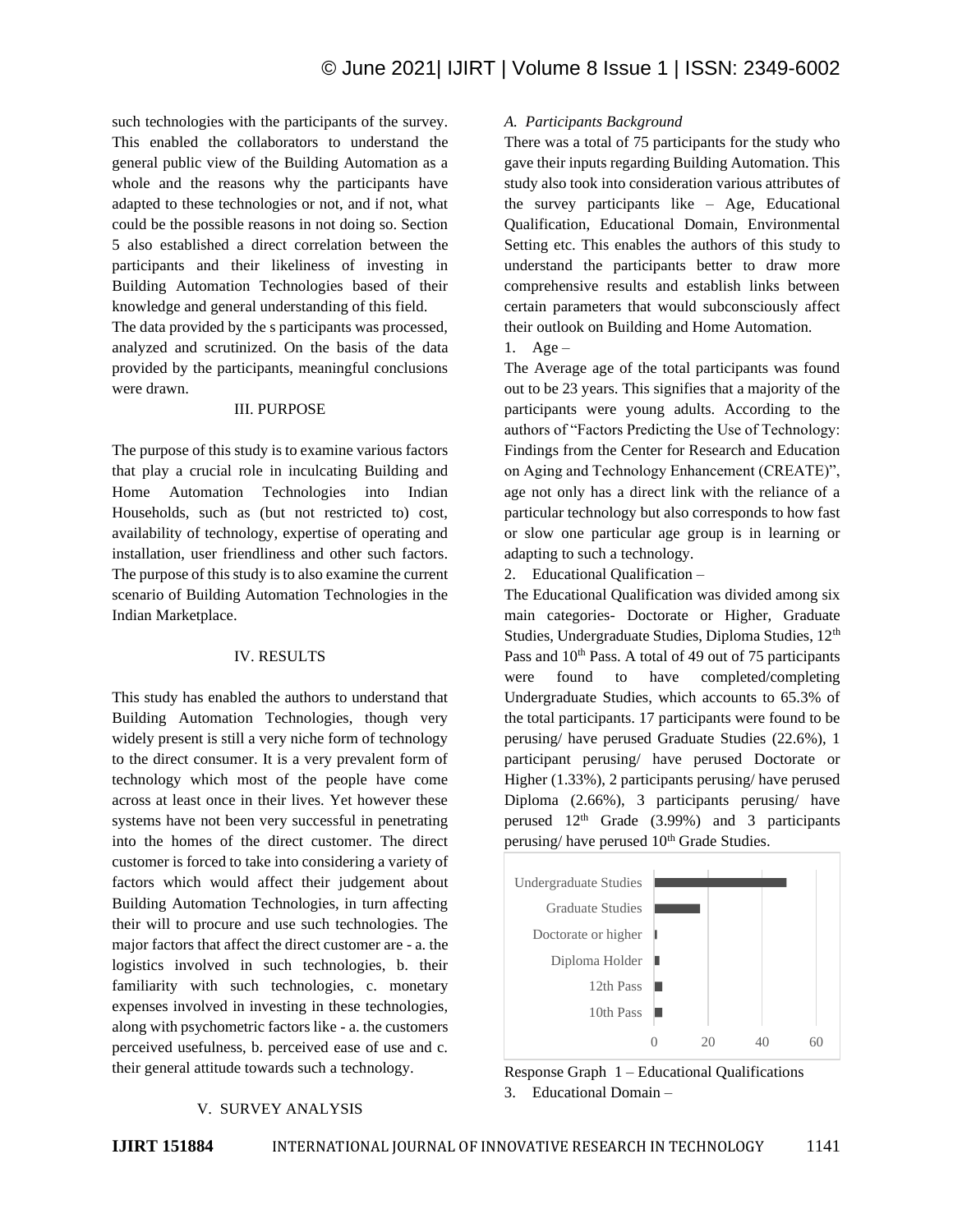It was found out that a total of 47 participants belonged to the Technical Education domain (62.66%), whereas the remaining, 28 participants belonged to the Non-Technical Education Domain (37.33%).





#### 4. Career Domain –

A majority of 52 participants were following a career in their respective education domain (69.33%) and the other 23 were not following a career in their respective education domain (30.66%)





5. Economic Status –

A total of four options of Economic Status were given to the participants to choose from– High (Income more than 8 LPA), Higher Middle (Income between 8-3 LPA), Lower Middle (Income between 3-1 LPA), Low (less than 1 LPA). If participants were not earning members of the household, they were asked to choose from their dependent's income value.

A total of 25 participants belonged to the High category (33.33%), 34 participants belonged to the Upper Middle category (45.33%), 9 participants belonged to the Lower Middle category (12.00%) and 7 participants in the Low-Income category (9.33%).



Response Graph 4 - Economic Status

6. Environmental Setting –

It was observed that 71 participants belonged to a Urban setting (94.66%) and 4 participants belonged to a Rural setting (5.33%).



Response Graph 5 - Environmental Setting

7. Ownership of Dwelling –

The participants were asked to confirm whether they owned a residential dwelling.62 participants in this study owned a residential dwelling (82.66%). 13 participants did not own a residential dwelling (17.33%).



Response Graph 6 - Ownership of Dwelling 8. Type of Residential Dwelling –

The participants were asked to fill in the type of residential dwelling they live in. A majority of participants, 40, reside in Flats (53.33%). 30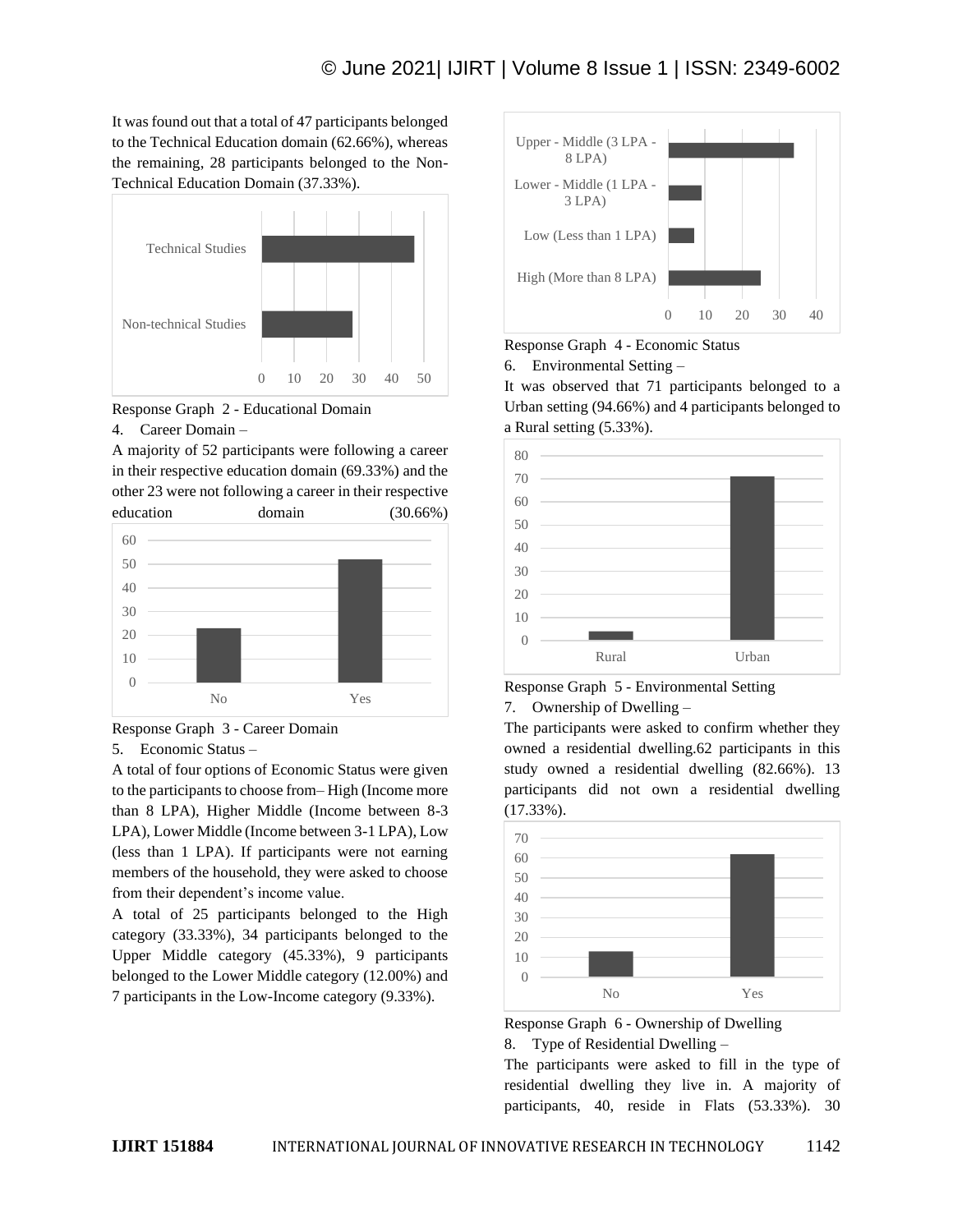participants reside in Independent Houses (40.00%). 1 person resides in a RV or Motor Home (1.33%) and a total of 4 persons reside in other type of dwellings (5.33%).



Response Graph 7 - Type of Residential Dwelling 9. Age of Residential Dwelling –

34 participants lived in residential dwellings that are more than 15 years old (45.33%), 19 participants lived in residential dwellings that belong to the age range of 8 to 15 years (25.33%), 9 participants lived in residential dwellings that belong to the age range of 3 to 8 years (12.00%). 13 participants lived in residential dwellings that are less than 3 years old (17.33%).



Response Graph 8 - Age of Residential Dwelling

# *B. Participants Dependency on Technology*

Participants were asked a set of five questions that highlighted their dependency on the latest forms of technology. An overall score was calculated for each of the five questions that enabled the authors to understand the collective dependency of the participants on the latest forms of technology. This enabled the authors to stablish a link between the participants general dependency on smart technology and their dependency on Home and Building Automation technologies. The five questions are as follows *–*

1. "On a scale of 1-5 how 'Technologically Updated' are you?"

A scale of 1 to 5 was offered to the participants where the number 1 signified least updated and the number 5 signified most updated. It was found out that the total collective score of the participants was 3.97/5.0.



Response Graph 9 - "*On a scale of 1-5 how 'Technologically Updated' are you?*"

2. "How often do you use smart devices (E.g. smartphone, smartwatch etc.) to accomplish daily tasks?"

A scale of 1 to 5 was offered to the participants where the number 1 signified least often and the number 5 signified most often. It was found out that the total collective score of the participants was 4.36/5.0.



Response Graph 10 - "*How often do you use smart devices (Eg - smartphone, smartwatch etc) to accomplish daily tasks*?"

3. "Do you feel that it is necessary to use the latest technologies to accomplish general tasks?"

A scale of 1 to 5 was offered to the participants where the number 1 signified least necessary and the number 5 signified most necessary. It was found out that the total collective score of the participants was 3.97/5.0.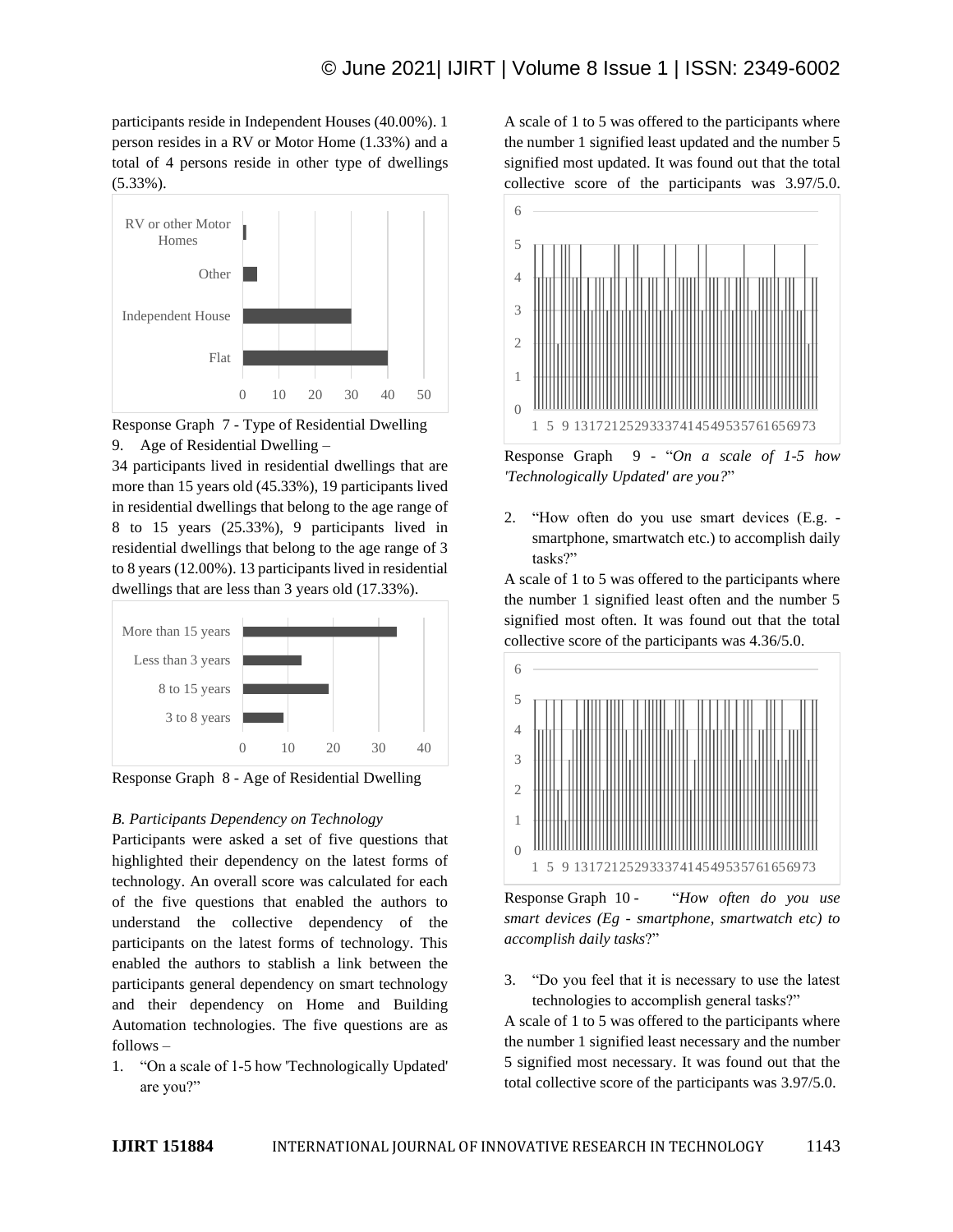

Response Graph 11 - "*Do you feel that it is necessary to use the latest technologies to accomplish general tasks?*"

4. "Do you find it necessary to buy the latest version of smart devices (eg smartphone, smartwatch etc) as soon as it releases?"

A scale of 1 to 5 was offered to the participants where the number 1 signified least necessary and the number 5 signified most necessary. It was found out that the total collective score of the participants was 2.69/5.



Response Graph 12 - "*Do you find it necessary to buy the latest version of smart devices (eg smartphone, smartwatch etc) as soon as it releases*?"

5. "Why do you find it necessary or not necessary to buy the latest version of smart devices?"

It was noted that 28 participants did not find it necessary as it was not economical (37.33%), 22 participants did not find it necessary as it was not practical (29.33%), 16 participants found it necessary as they required the additional features and would not mind spending more for it (21.33%). Only 9 participants found it necessary but for absolutely no reason (12.00%).



Response Graph 13 - "*Why do you find it necessary or not necessary to buy the latest version of smart devices?*"

# *C. Participants and their Outlook on Building & Home Automation*

The participants were asked a series of questions that were directly and indirectly related to their outlook on Building and Home Automation. These questions were intended to understand the participants past experiences and beliefs of Building Automation Technologies. These questions took into account the participants general knowledge about Building Automation Technologies and the application of such technologies in the houses of the participants.

**1.** "Are you familiar about the term 'Building Automation'?"

It was noted that 37 out of the total 75 were familiar with the term Building Automation (49.33%). 25 participants were not familiar with the term but have come across such technologies (33.33%). A total of 13 participants were not at all familiar with the term Building Automation (17.33%).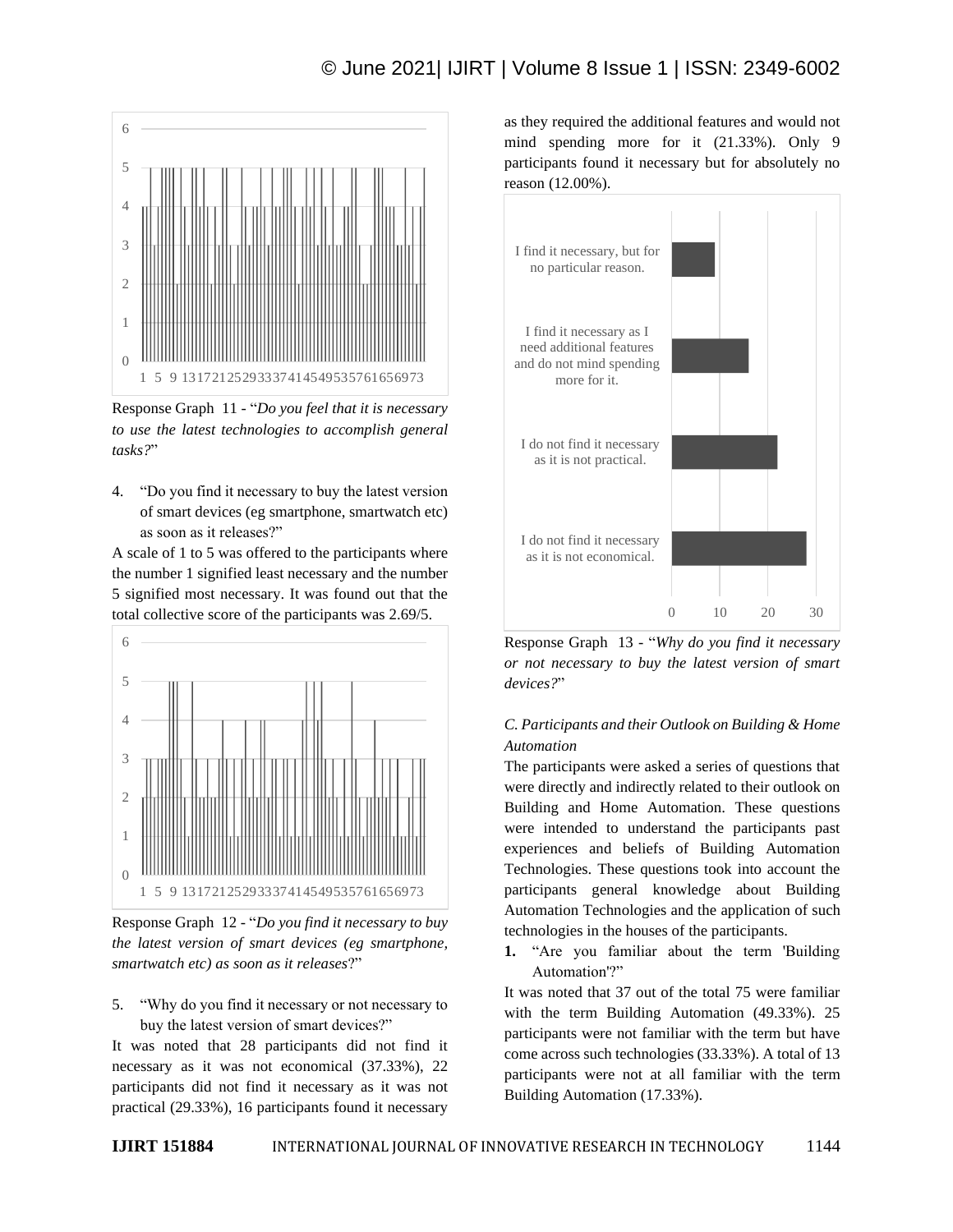

Response Graph 14 - "*Are you familiar about the term 'Building Automation'*?"

**2.** "Have you used Building Automation technologies?"

It was found out that 49 participants have not used Building Automation Technologies (65.33%). The remaining 26 participants have used Building Automation Technologies previously (34.66%).



Response Graph 15 - "Have you used Building Automation technologies?"

**3.** "Is your home equipped with Building Automation technologies?"

It was noted that 58 participants did not have such technologies installed at their homes (77.33%). Only 17 Participants had Building Automation Technologies installed at their residential dwellings (22.66%).



Response Graph 16 - "*Have you used Building Automation technologies?*"

**4.** "Do you believe Building Automation Systems hold additional benefits over traditional technological systems?"

It was observed that 57 participants believed that Building Automation tools do hold additional benefits over traditional systems (76.00%), 4 participants did not believe they hold additional benefits (5.33%), and 14 participants were unsure about the very same (18.66%).



Response Graph 17 - "*Do you believe Building Automation Systems hold additional benefits over traditional technological systems*?"

**5.** "Do you believe that Building Automation technologies would help solve a multitude of problems that persist in traditional households?".

It was observed that 68 participants believed that Building Automation technologies would hold the solutions to problems that persist in traditional households (90.66%). 7 participants did not feel the same (10.33%).



Response Graph 18 - "*Do you believe that Building Automation technologies would help solve a multitude of problems that persist in traditional households*?".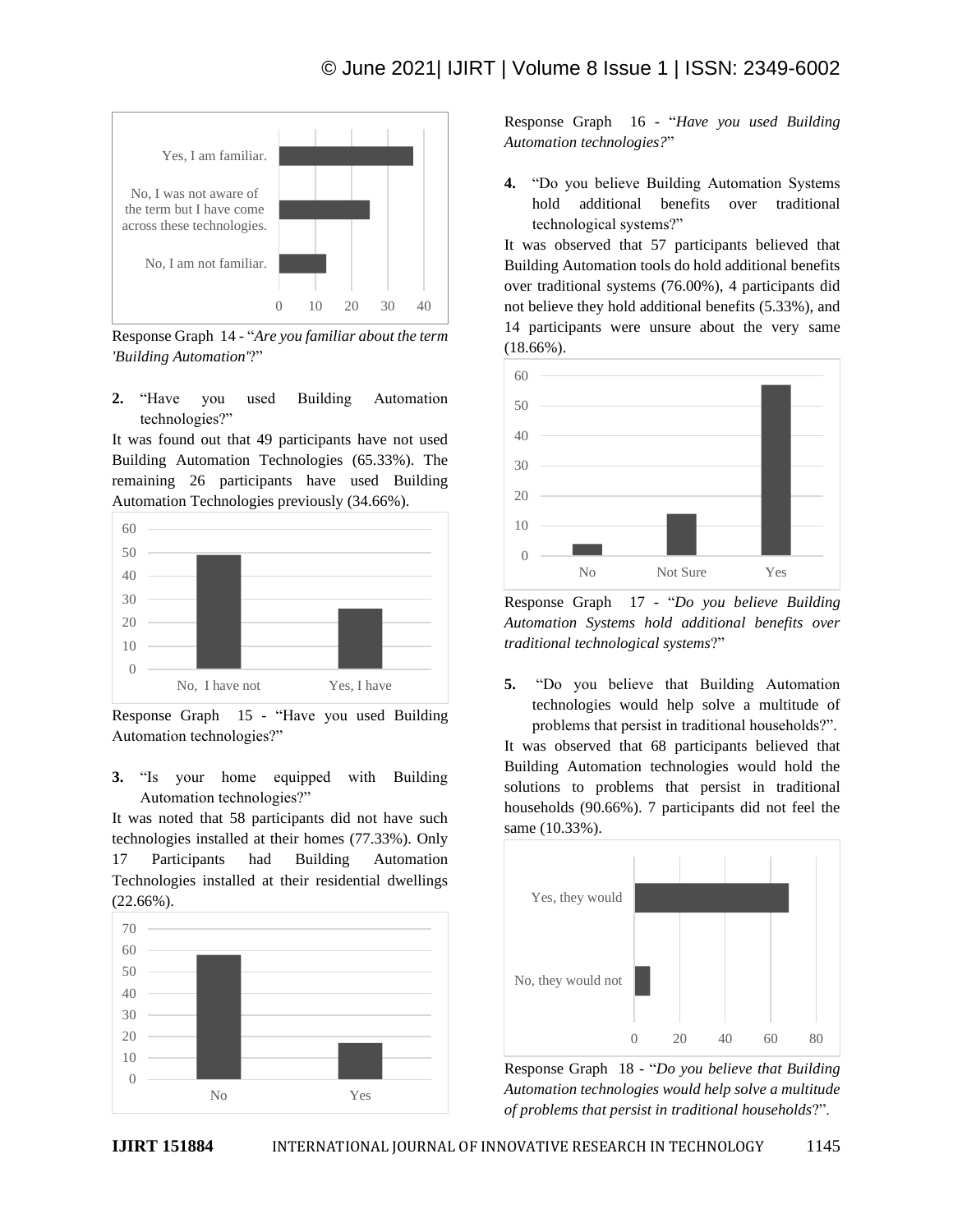**6.** "Do you believe that you are in close proximity to avail Building Automation technologies, if there is a need to?".

It was noted that a majority of participants, 35, were unsure if they were in close proximity to avail such tools (46.66%). A total of 31 participants believed that they are in close proximity to avail these technologies (41.33%). 9 participants belied that they are not in close proximity to avail these technologies (12.00%)



Response Graph 19 - "*Do you believe that you are in close proximity to avail Building Automation technologies, if there is a need to*?".

**7.** "Would you invest in Building Automation systems bearing in mind that initial investment is significantly greater than that of traditional systems?"

It was observed that 52 participants would have liked to invest in such a technology despite the higher initial investment (69.33%). The remaining 23 participants did not feel like doing so (30.66%).



Response Graph 20 - "*Would you invest in Building Automation systems bearing in mind that initial investment is significantly greater than that of traditional systems*?"

**8.** "Assuming that the initial investment of Building Automation Systems is negligible, would you invest in such technologies?".

Assuming the contrary with respect to the previous question, the participants were given a hypothetical situation where the cost of investment for Building Automation Technologies was neglected. The participants were then asked if they would like to invest in such Technologies. It was noted that 68 participants would have liked to invest in such technologies (90.66%). The remaining 7 participants would have not wanted to do so (9.33%).



Response Graph  $21 -$  "Assuming that the initial investment of Building Automation Systems is negligible, would you invest in such technologies?".

**9.** "Do you believe that Building Automation technologies are easier to use and more user friendly when compared to traditional technologies?"

It was noted that 62 participants believed that Building Automation Technologies are easier to use and are more friendly (82.66%). The other 13 participants did not believe that Building Automation Technologies are easier to use than traditional methodologies (17.33%).



Response Graph 22 - "*Do you believe that Building Automation technologies are easier to use and more user friendly when compared to traditional technologies*?"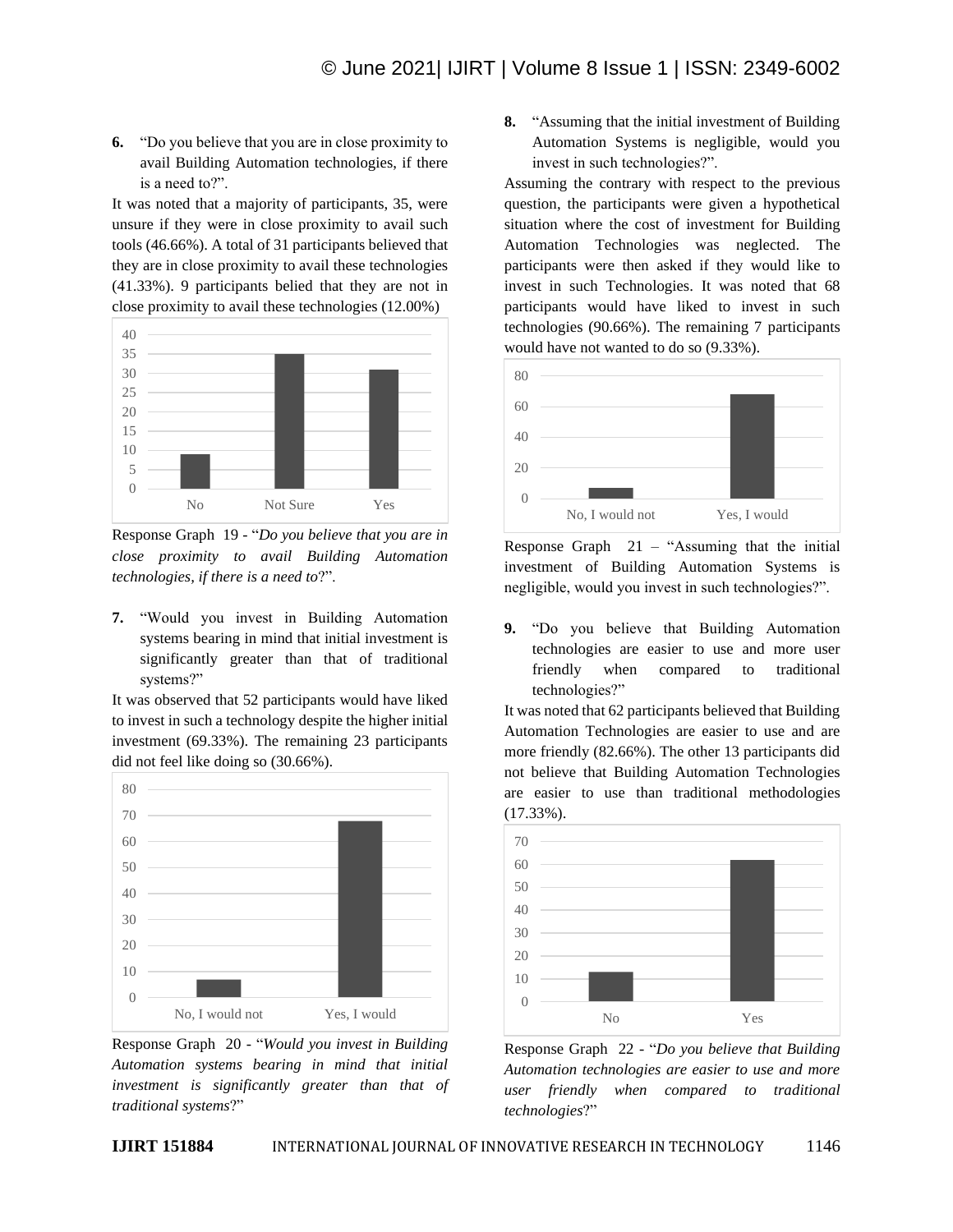**10.** "How 'practical' of an addition would Building Automation technologies be to an Indian Household?"

Participants were given an option of 1-5 to choose from with 1 being least practical and 5 being the most practical. A cumulative score was found out for the all the participants. The Collective score was found out be - 3.68.



Response Graph 23 - "*How 'practical' of an addition would Building Automation technologies be to an Indian Household?*"

**11.** " Do you believe that your place of residence (Flat/ Independent house etc.) can be equipped with Building Automation technologies?"

It was observed that 50 participants were sure that their residences could be equipped with Building Automation Technologies (66.66%). 9 Participants felt that Building Automation Technologies could not be installed at their residences (12.00%). 16 Participants were unsure about the very same (21.33%).



Response Graph 24 - " *Do you believe that your place of residence (Flat/ Independent house etc.) can be equipped with Building Automation technologies*?"

**12.** "Do you believe you are in possession of prerequisites that are fundamental to the functioning of Building Automation technologies (e.g., Wi-Fi, Smartphone etc) "?

It was noted that 71 participants believed that they owned resources that are fundamental to Building Automation Technologies (94.66%). The rest, 4 participants, did not own such resources (5.33%).



Response Graph 25 - "*Do you believe you are in possession of prerequisites that are fundamental to the functioning of Building Automation technologies (e.g., Wi-Fi, Smartphone etc)?* ".

**13.** "Do you own Smart Home modules such as Amazon Alexa, Apple Homepod, Google Nest etc?"

It was concluded that 45 participants did not own any Smart Home modules such as Amazon Alexa etc (60.00%). The remaining 30 participants did own some kind of Smart Home Modules (40.00%).



Response Graph 26 - "*Do you own Smart Home modules such as Amazon Alexa, Apple Homepod, Google Nest etc.*?"

**14.** "If you own/owned Smart Home modules such as Amazon Alexa, Apple Homepod, Google Nest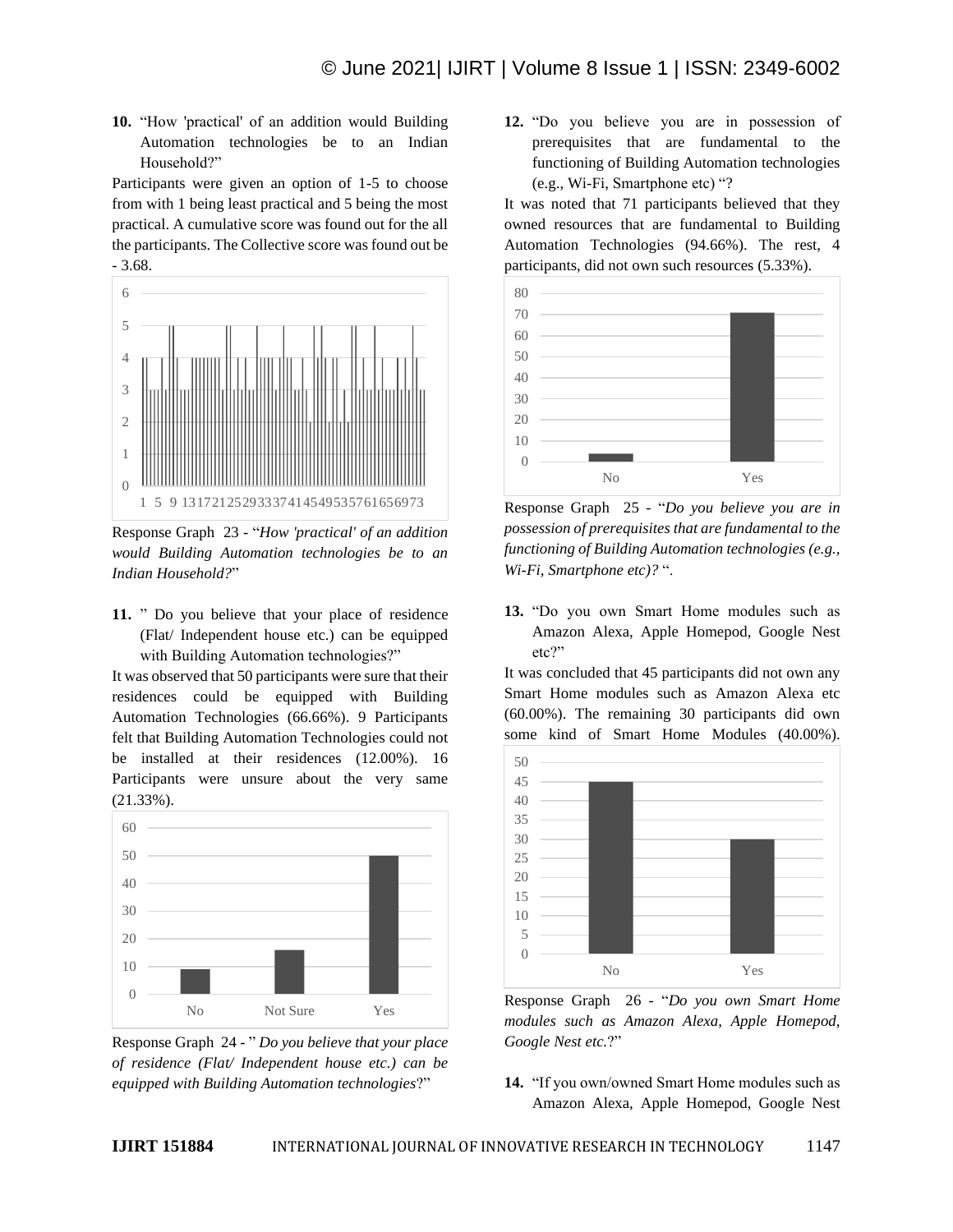etc, do you feel that the experience with such devices was personalized?"

Participants who owned Smart Home Modules (answered "Yes" in the above question), were asked about their experience regarding the personalization these devices could offer. If they felt that the device offered a good degree of personalization, they were to respond by selecting the "Yes" option. It was noted that 30 participants felt that these devices offered them a very personalized experience (40.00%). 6 participants felt that the devices did not offer them a personalized experience (8.00%). This question was not applicable for the remaining 39 participants (52.00%).



Response Graph 27 - "*If you own/owned Smart Home modules such as Amazon Alexa, Apple Homepod, Google Nest etc, do you feel that the experience with such devices was personalized?*"

**15.** "If you own/owned Smart Home modules such as Amazon Alexa, Apple Homepod, Google Nest etc, how easy did you find it to set the device up (pairing with your smartphone, allowing Wi-Fi access etc) and run it to perform basic tasks?"

Participants were asked to fill this with the help of a scale of 1-5, where 1 meant very difficult to set up and 5 meant very easy. A collective score was calculated on the basis of the information provided. It was noted that the collective cumulative score is  $-3.9$ .



Response Graph 28 - "If you own/owned Smart Home modules such as Amazon Alexa, Apple Homepod, Google Nest etc, how easy did you find it to set the device up (pairing with your smartphone, allowing WiFi access etc) and run it to perform basic tasks?"

**16.** "Do you feel that there is need for improvement of the current generation Building Automation technologies?"

A scale of 1 to 5 was offered to the participants where the number 1 signified there is great need for improvement and the number 5 signified no need for improvement. It was found out that the total collective score of the participants was - 3.13.



Response Graph 29 - "*Do you feel that there is need for improvement of the current generation Building Automation technologies?*"

# V. INFERENCES

# *A. Technology Acceptance Model-*

The Technology Acceptance Model was first proposed by Fred Davis in 1985 in his doctoral thesis at MIT Sloan School of Management. He proposed that user motivation acts as a major factor that influences the acceptance of a new technology. The user motivation however is influenced by the technology's features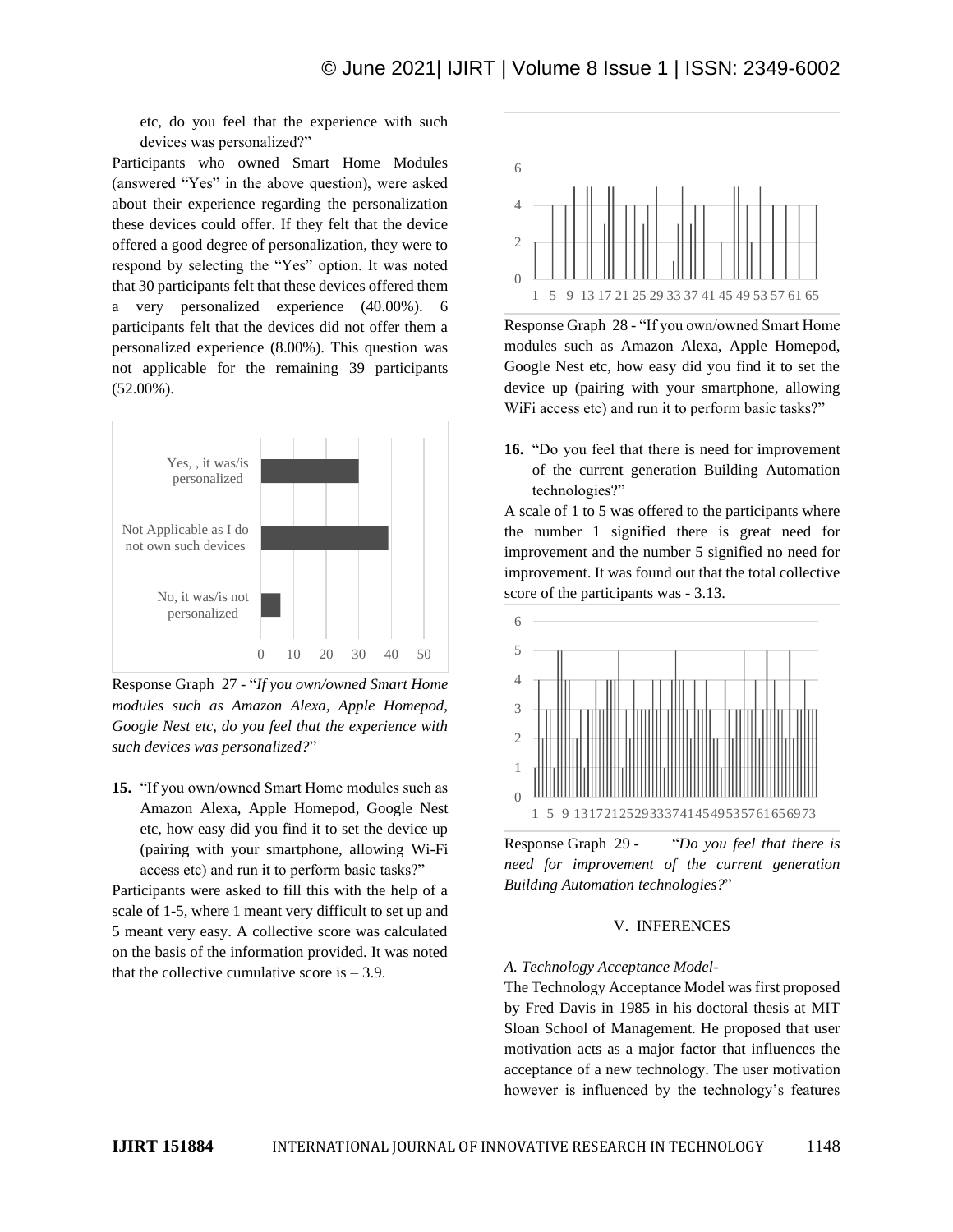and capabilities which Davis had described as "external stimulus".



*Original TAM – [1]*

Davis suggested that the user's motivation depends on three key factors – *Perceived Ease of Use, Perceived Usefulness and Attitude Towards Using the System.* 

1. Perceived Ease of Use of Building Automation Technologies –

The 75 participants were asked a few questions regarding the user friendliness of Building Automation Technologies in subsections V.*C*.4,8,14. In subsection V.*C*.4, the participants were asked if they believed Building Automation Technologies had benefits over other traditional technologies. 57 of the 75 (76%) participants belied that they did have other benefits over traditional Technologies. This means that out of every 100 persons who would experience Building Automation Technologies, 76 persons would feel that they hold benefits over traditional methods.

This is further clarified in subsection V.C.9, where the participants were asked if Building Automation Technologies are more user friendly and easier to use than traditional forms of Technology. 62 of the 75 (82.66%) participants believed that Building Automation Technologies are easier to use and are more user friendly than traditional technologies. This signifies that 87 out of 100 persons would feel that Building Automation Technologies are easy to use.

In subsection V.C.15, the participants who owned Smart Home Modules were asked their real-life experience about the ease of use of such devices, from setting them up to running basic functions. The total collective score which was calculated by taking an average of the individual scores submitted by the participants within the scale of 1 to 5 suggests that their experience with regard to user friendliness was fairly decent. The total collective score that was calculated was 3.9/5.0, which falls in between the

median rank and relatively closer to the second upper limit score.

2. Perceived Usefulness of Building Automation Technologies –

The 75 participants were asked a few questions regarding the usefulness of Building Automation Technologies (V.C.4, V.C.5, V.C.10).

In subsection V.C.4, the participants were asked if they believed Building Automation Technologies had benefits over other traditional technologies. 57 of the 75 (76%) participants belied that they did have other benefits over traditional Technologies. This means that out of every 100 persons who would experience Building Automation Technologies, 76 persons would feel that they hold benefits over traditional methods.

In subsection V.C.5, the participants were asked if Building Automation Technologies could solve a majority of problems that persists in traditional households directly corresponding to the perceived usefulness of the technology. A total of 68 out of 75 (90.66%) participants believed that these issues would be solved with the inclusion of Building Automation. This means that out of 100 random people 91 people would find Building Automation Technology very useful.

In subsection V.C.10, the practicality of Building Automation was asked to the participants. The participants had to choose from a scale of 1 to 5 and a collective score was calculated by taking an average of the individual scores submitted by the participants. The collective score was calculated to be 3.68. This score signifies that the participants believed that Building Automation Technologies was not the most practical addition to their house, neither was it not at all practical.

1. Attitude Towards Building Automation Technologies –

The overall response of the survey, especially in subsections V.C.1, V.C.2, V.C.7, V.C.8, V.C.9, V.C.11, V.C.16, which took into consideration the participants belief about their knowledge, enthusiasm, and opinion about Building Automation Technologies. However, in practical scenarios, subsection V.C.3 and V.C.13, it was observed that actual investment in Building Automation Technologies did not correspond to the value mentioned above.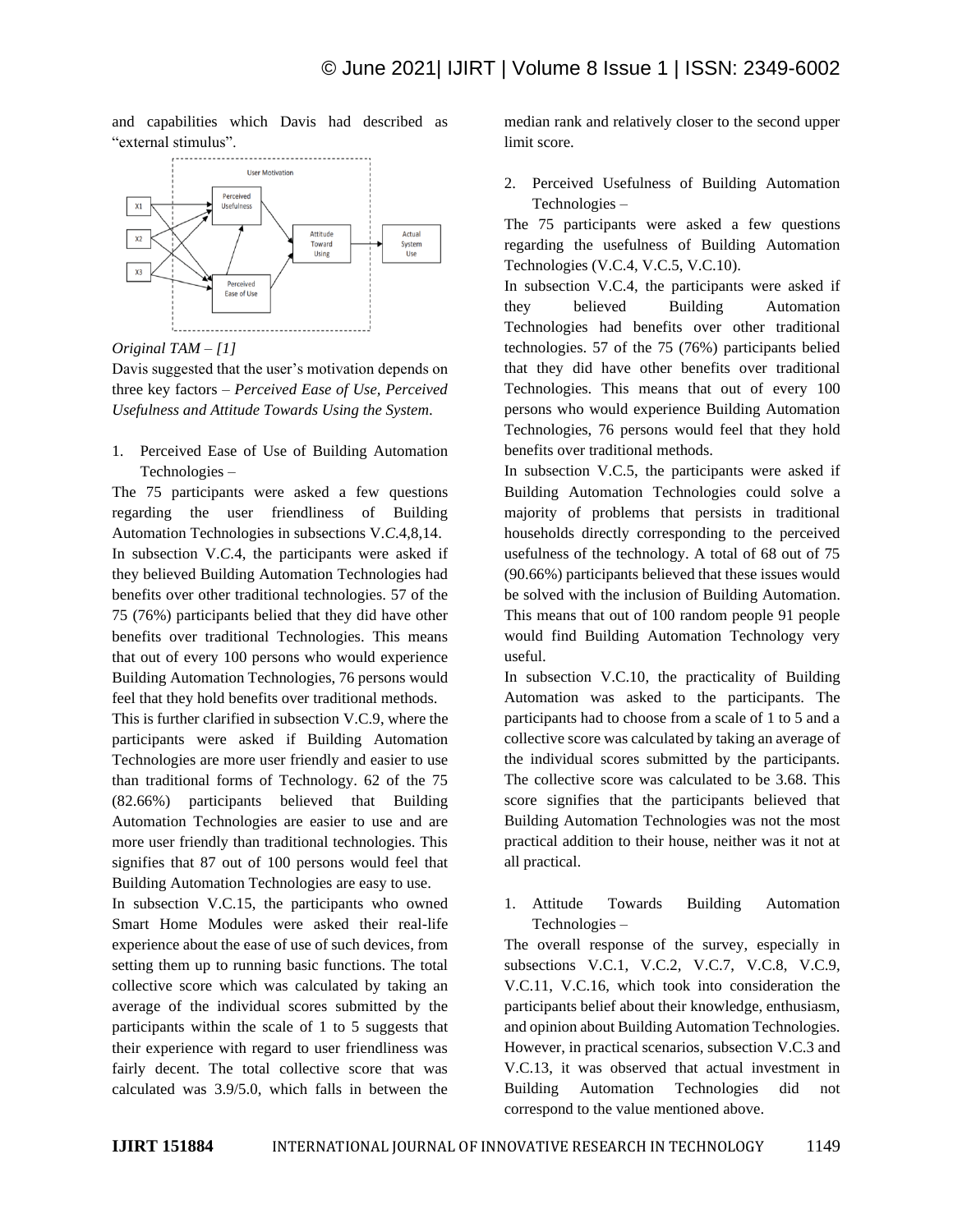## *B. Other Important Factors –*

1. Logistics related to Building Automation Technologies –

Subsections V.A.6 and V.C.6 highlight the logistical constraints of the participants with regard to availing Building Automation Tools in close proximity. Even though a majority, 71 out of the 75 (94.66%) of the participants belonged to an urban settlement it was noted that 35 participants of the total (44.66%) were unsure whether they lived in close proximity to avail such services. Further, only 31 of the 75 participants (41.66%) believed that they are in close proximity to such technologies. 9 participants (12.00%), believed that they are not in close proximity to such technologies.

2. Knowledge and Familiarity of Building Automation to the General Public –

In subsections V.A.2, V.A.3 and V.A.4, the educational details of the participants were asked. It was noted that the group of participants were highly educated with majority, 49 participants (65.33%) of participants completing/ have completed an Undergraduate Degree, and 17 participants (22.66%) completing/ have completed a Master's Degree.

However, in subsections V.C.1 and V.C.2, their knowledge about the terminology "Building Automation" was asked. It was observed that only 37 of the total (49.33%) participants were familiar with the term Building Automation. 25 of the participants (33.33%) were unsure about the terminology but have come across such technologies before. A total of 13 participants (17.33%) were completely unfamiliar about the term Building Automation. In subsection 6.3.2, it was noted that a majority of participants, 49 (65.33%) have not used Building Automation Technologies.

This goes on to prove that despite being a very renowned form of technology, Building Automation has not been able to properly make itself prevailing in the minds of the general consumer.

3. Economics Related to Building & Home Automation –

In subsections V.A.5, V.C.7 and V.3.8 a direct link between monetary expenditure a consumer has to undertake for installation and Building Automation Technologies was tried to be established. It was noted that a significant number (68 out of 75; 90.66%) of participants belonged to the Midd4le and Upper income slabs. Yet, when asked if they would like to invest in Building Automation Systems knowing that initial investment would be relatively expensive than traditional systems, only 52 of the 75 (69.33%) would have liked to invest. The remaining 23 participants (30.66) declined to do so.

However, when asked if the initial cost of investment in Building Automation Technologies was neglected, there was a significant rise in the participants willing to invest in such a technology. 68 (90.66%) participants out of 75 would now like to invest in such a technology. There was an increment of 16 participants. This goes to show that monetary constraints held 16 participants back from investing in Building Automation Technologies.

This means that out of every 100 random persons asked if they would invest in Building & Home Automation Technologies, 21 persons would take into account the monetary expenses involved in such an investment.

## VI. CONCLUSION

The authors of this study were able to understand the general opinion of the participants towards Building Automation Technologies. It also enables the authors to list down various factors that influences the opinion of the participants, and thereby of the general public.

# VI. ACKNOWLEDGMENT

I would like to thank Symbiosis Skills and Professional University for providing me with an opportunity to research about a new and emerging technology that would surely affect a multitude of people in the coming years. It is my radiant sentiment to place on record my best regards, deepest sense of gratitude to Prof Dr Santosh Sonawane, Director, Symbiosis Skills and Professional University for his careful and precious guidance which was extremely valuable for my study both theoretically and practically.I express honest gratitude towards all the participants who spared valuable time in helping give their priceless inputs during and after filling the survey which would help me put my feet in their shoes and enable me to look at this topic from a different perspective.

#### REFERENCES